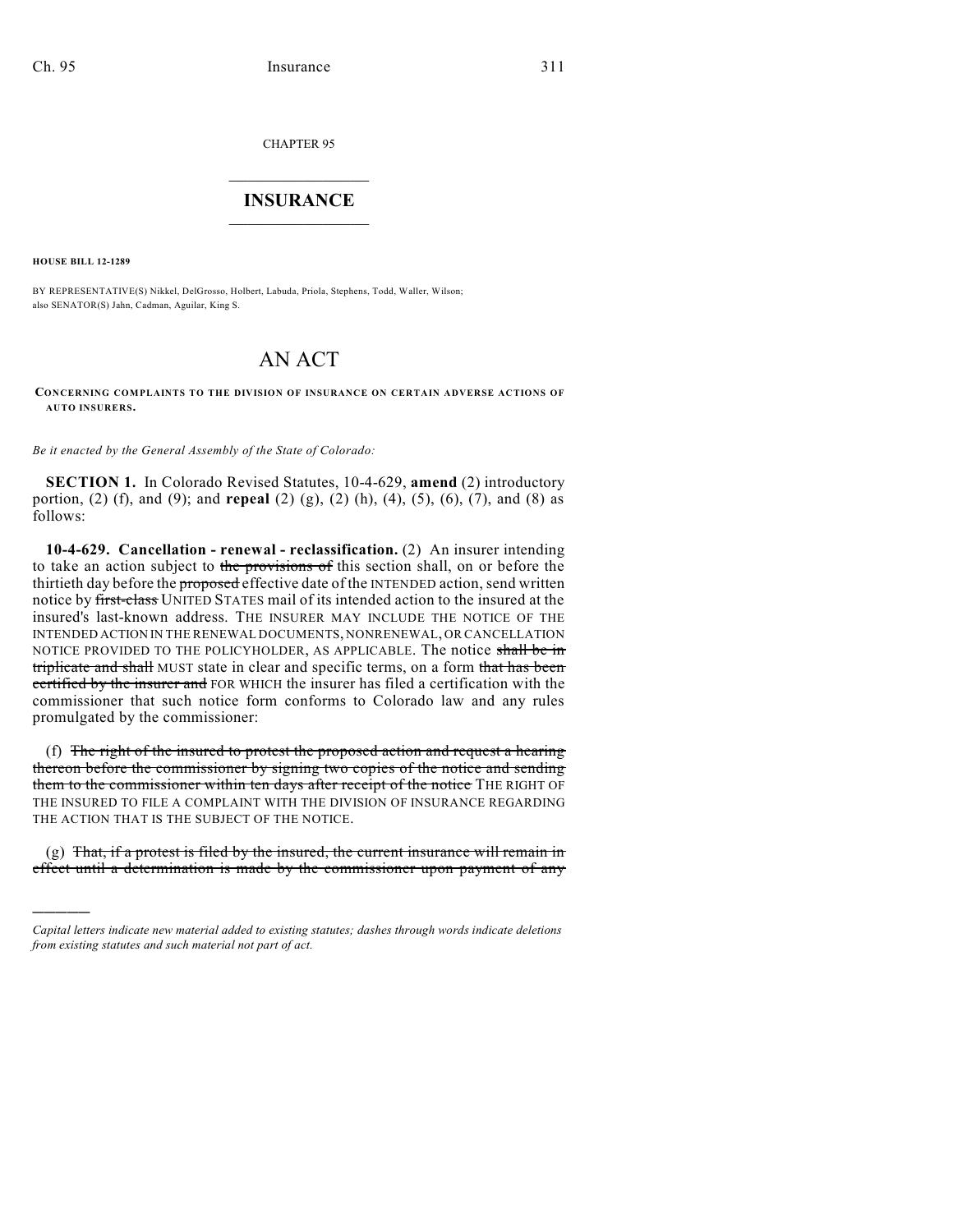lawful premium due or becoming due prior to the determination;

(h) The authority of the commissioner to award reasonable counsel fees to the insured for services rendered to the insured in connection with any such hearing if the commissioner finds the proposed action of the insurer to be unjustified.

(4) An insured shall have the right to protest the proposed action of the insurer by signing two copies of the notice and sending them to the commissioner within ten days after receipt of the notice. The commissioner shall, upon receipt of a protest, notify the insurer of the filing of the protest.

(5) A protest duly filed shall stay the proposed action of the insurer pending  $\alpha$ final determination thereof by the commissioner, and the insurer shall keep in full force and effect the same coverage and premium in effect on the day the notice of proposed change was sent until such final determination is made, if any lawful premium due or becoming due prior to such determination is paid.

(6) If the commissioner finds from the notice and other evidence that the protest is with or without merit, the commissioner may grant or dismiss the protest without a hearing and shall, in that event, promptly notify the insurer and the insured in writing of such action. If the protest is dismissed without a hearing, the proposed action of the insurer shall become effective on its proposed effective date or twenty days after written notice of the action is given by the commissioner to the insured, whichever is later. If the notice of the proposed action does not comply with Colorado law, the commissioner shall disallow the action. In all other cases, the commissioner shall hold a hearing on the protest within forty-five days after receipt of the protest and shall give written notice of the time and place thereof to the insurer and the insured at least ten days prior to the scheduled date of the hearing. The insurer shall have the burden of proving its proposed action to be justified and, in doing so, may rely only upon the reasons set forth in its notice to the insured.

(7) If the commissioner finds the proposed action to be justified, the commissioner shall dismiss the protest and allow the proposed action to be taken on its proposed effective date or twenty days after the date of the determination, whichever is later. If the commissioner finds the proposed action to be unjustified, the commissioner shall disallow the action and may, in addition, order the insurer to pay such reasonable counsel fees incurred by the insured for representation at the hearing as the commissioner may deem appropriate. The commissioner may delegate the duties and powers conferred in this section to one or more employees or to one or more administrative law judges appointed pursuant to part 10 of article 30 of title 24, C.R.S., subject to appropriations for such administrative law judges made to the department of personnel. Any hearing shall be conducted in accordance with the provisions of section 24-4-105, C.R.S.

## (8) Any final decision of the commissioner shall be subject to judicial review by the court of appeals pursuant to section 24-4-106 (11), C.R.S.

(9) This section shall DOES not apply to  $\frac{any}{x}$  AN insurance policy or coverage that has been in effect less than sixty days at the time THE INSURER MAILS OR DELIVERS THE notice of cancellation, nonrenewal, or reclassification, is mailed or delivered by the insurer, unless it is a renewal policy.